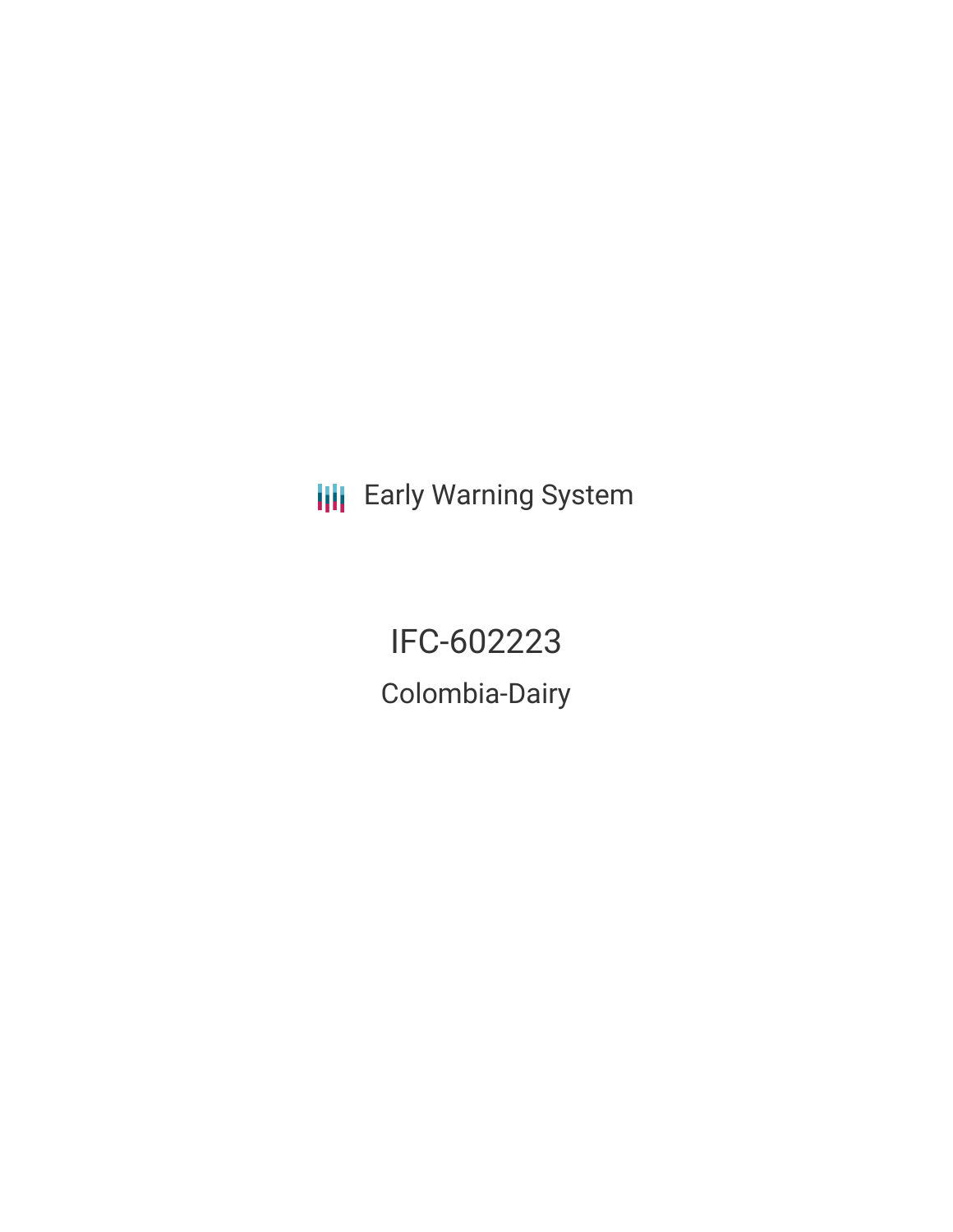## **Quick Facts**

| <b>Countries</b>               | Colombia                                          |
|--------------------------------|---------------------------------------------------|
| <b>Specific Location</b>       | Orinoquía region                                  |
| <b>Financial Institutions</b>  | International Finance Corporation (IFC)           |
| <b>Status</b>                  | Active                                            |
| <b>Bank Risk Rating</b>        | U                                                 |
| <b>Borrower</b>                | Alguería S.A                                      |
| <b>Sectors</b>                 | Agriculture and Forestry, Climate and Environment |
| <b>Investment Amount (USD)</b> | $$1.70$ million                                   |
| <b>Project Cost (USD)</b>      | \$1.70 million                                    |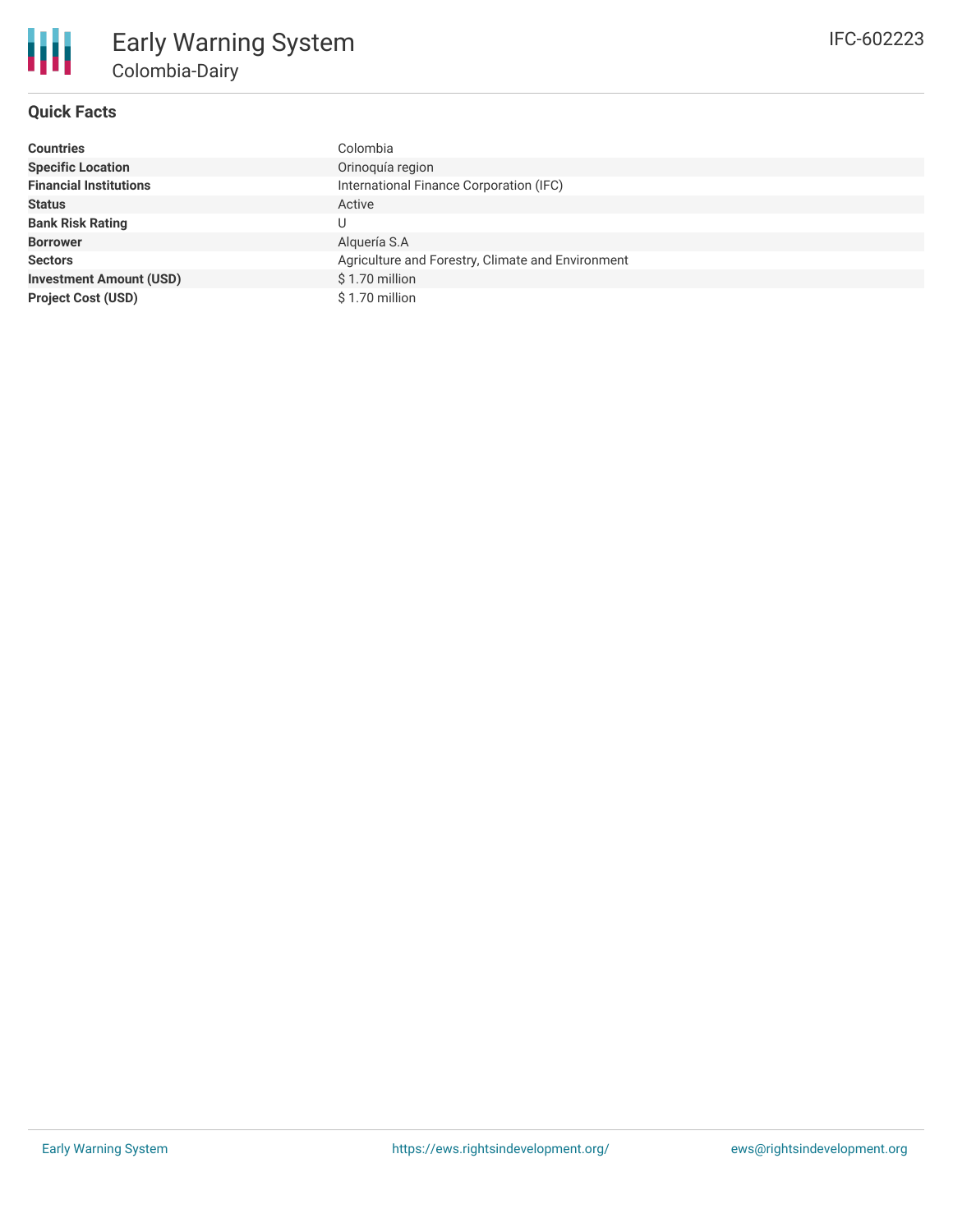

## **Project Description**

According to the bank, IFC, the client, and key stakeholders are joining forces to improve the low productivity of dairy producers in the Orinoquía region while introducing climate-smart agriculture practices into the dairy supply chain. To do this, the project will develop and execute a comprehensive strategy that encompasses the following approaches:

- Sensible business models compatible to the needs of dairy farmers in the region;
- Capacity building to strengthen the skills of dairy producers and extensionist agents;
- Introduction of innovative agricultural practices that respond to the challenges of increasing climate volatility in the region;
- Access to input/logistic finance for small and medium scale dairy producers.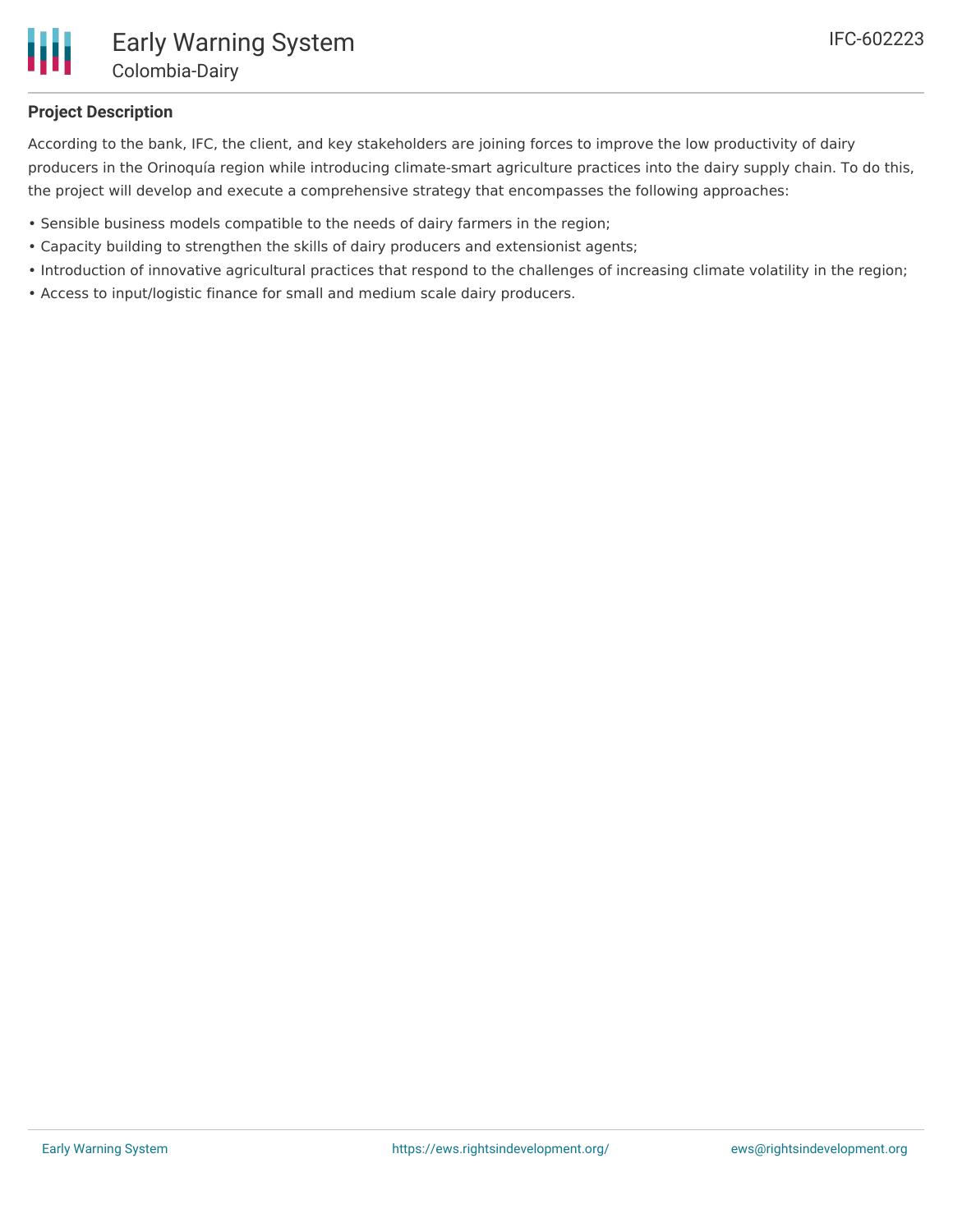## **Investment Description**

• International Finance Corporation (IFC)

There was no information at the time of the snapshot.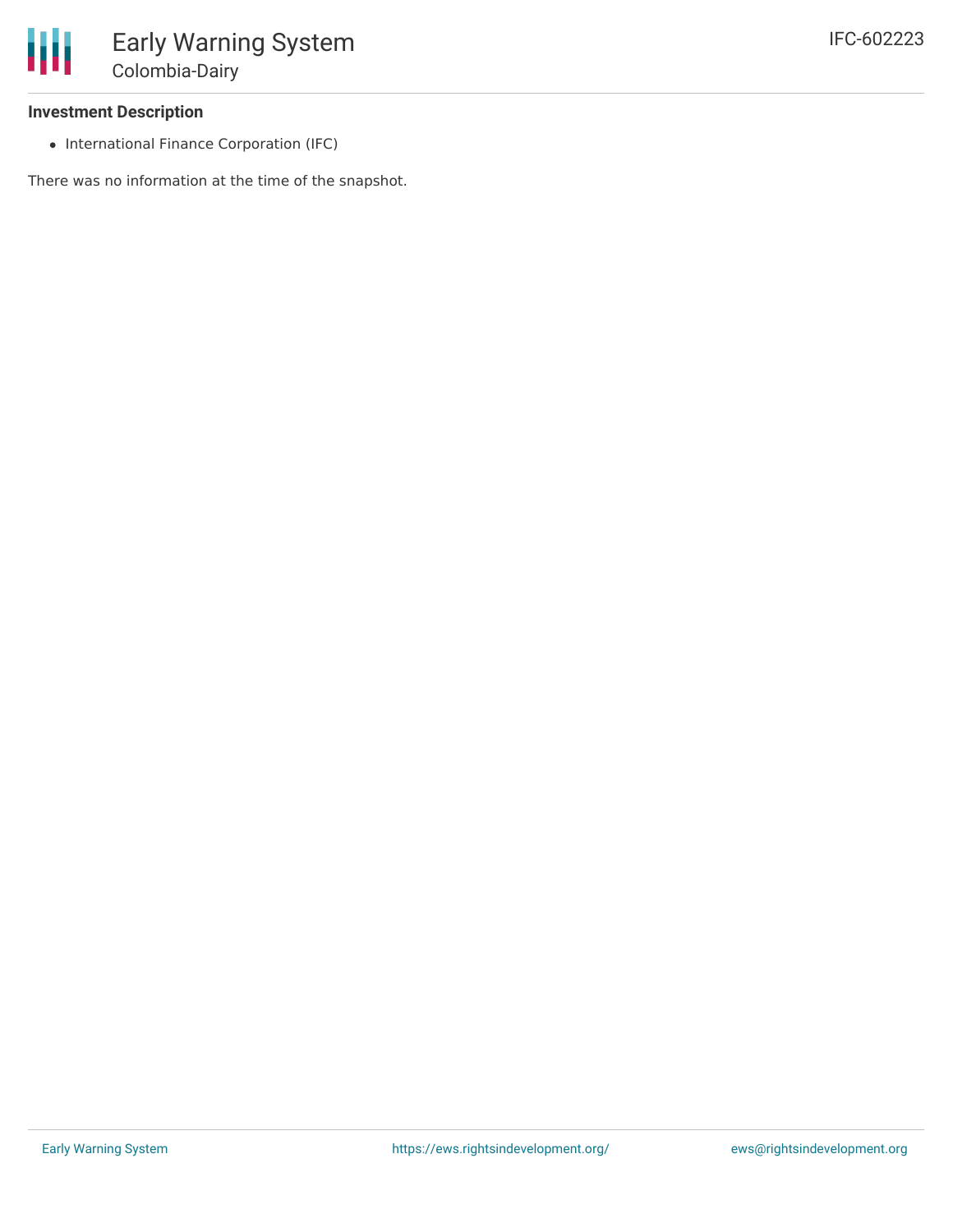

| <b>Private Actor 1</b>   | <b>Private Actor</b><br>Role | <b>Private Actor</b><br><b>Sector</b> | <b>Relation</b>          | <b>Private Actor 2</b> | <b>Private Actor</b><br>2 Role | <b>Private Actor</b><br>2 Sector |
|--------------------------|------------------------------|---------------------------------------|--------------------------|------------------------|--------------------------------|----------------------------------|
| $\overline{\phantom{a}}$ | $\,$                         | $\overline{\phantom{0}}$              | $\overline{\phantom{a}}$ | Alguería S.A           | Client                         | $\overline{\phantom{a}}$         |